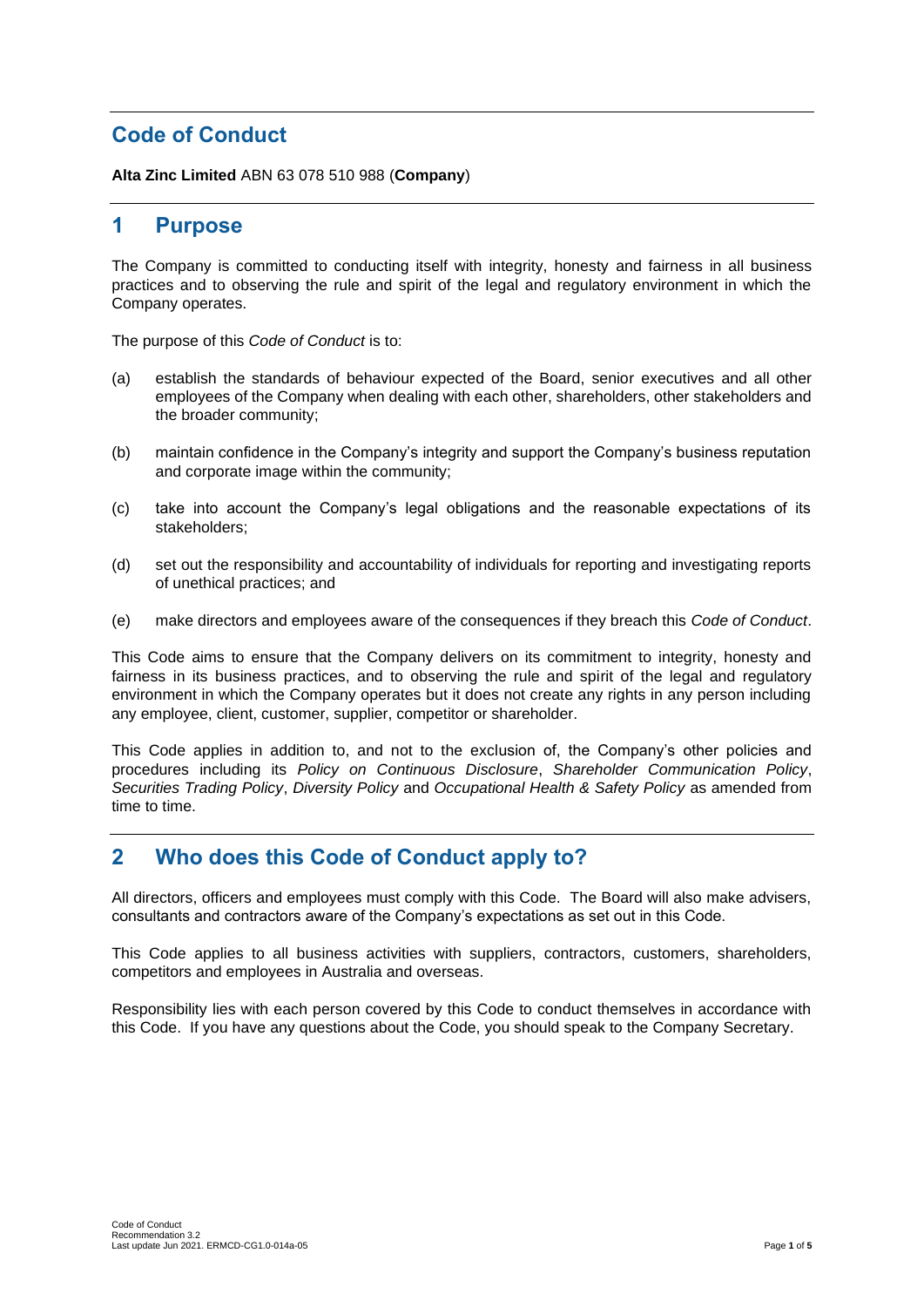### **3 Commitment to Code**

Directors, officers and employees are committed to conducting themselves with integrity, honesty and fairness in all business practices and to observing the rule and spirit of the legal and regulatory environment in which the Company operates in accordance with this Code, and must deal with the Company's suppliers, contractors, customers, shareholders and competitors accordingly.

# **4 Responsibility to shareholders**

The Company aims to:

- (a) increase shareholder value within an appropriate framework which safeguards the rights and interests of the Company's shareholders and the financial community; and
- (b) comply with systems of control and accountability which the Company has in place as part of its corporate governance with openness and integrity.

### **5 Compliance with laws**

The Company will comply with all legal and regulatory requirements which affect its business wherever it operates. Where the Company has operations overseas, it will comply with the relevant local laws and regulations as well as any applicable Australian laws and regulations. Any transgression from the applicable laws and/or regulations is to be reported to the Managing Director as soon as you become aware of such a transgression.

You should be aware of, and comply with, your duties and obligations under all laws and regulations relating to your work. You are encouraged to:

- understand the laws which affect or relate to the Company's operations; and
- attend seminars presented by the Company or other external service providers to maintain your knowledge of the laws and regulations, as well as to increase your awareness of relevant legal and industry developments.

If you have a question as to whether a particular law or regulation applies or how they may be interpreted, please contact the Company Secretary.

# **6 Conflicts of interest**

A conflict of interest exists where loyalties are divided. You may have a conflict of interest if, in the course of your employment or engagement with the Company:

- any of your decisions lead to an improper gain or benefit to you or someone associated with you; or
- your personal interests, the interests of someone associated with you, or obligation to some other person or entity, conflict with your obligation to the Company.

You must not involve yourself in situations where there is an actual or potential conflict of interest. If you are concerned that you have a conflict of interest, you should disclose that interest to:

- (a) the Chair in the case of a director, officer or the Managing Director;
- (b) the Managing Director in the case of a member of management; and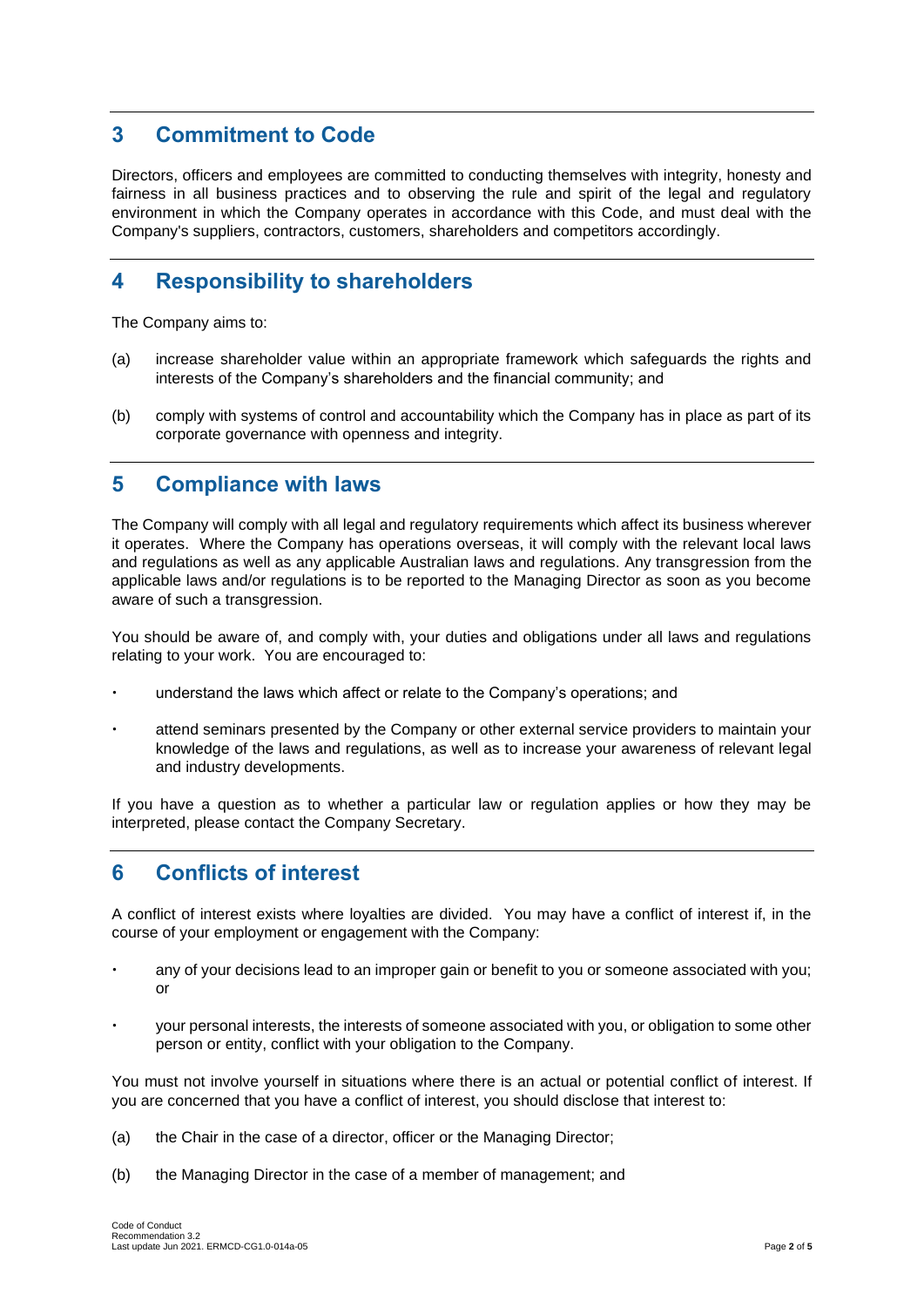(c) a supervisor in the case of an employee,

so that it may be considered and dealt with in an appropriate manner for all concerned. You are responsible for notifying the Company of any actual or potential conflicts of interest.

#### **7 Protection of assets**

You must use your best efforts to protect the Company's assets to ensure availability for legitimate business purposes and to ensure all corporate opportunities are enjoyed by the Company and that no property, information or position belonging to the Company or opportunity arising from these are used for personal gain or to compete with the Company.

# **8 Protection of confidential information**

**Confidential Information** is information that the Company considers to be confidential and that is not generally available outside the Company and may include information of third parties to which the Company has access. It includes information that the Company owns, develops, pays to have developed or to which it has an exclusive right.

The Company and all directors, officers and employees must ensure that they do not disclose any Confidential Information to any third party or other director, officer or employee who does not have a valid business reason for receiving that information unless:

- (a) permitted or required under relevant laws or regulations; or
- (b) agreed by the person or organisation whose information it is.

If Confidential Information is required to be provided to third parties or other directors, officers or employees for valid business purposes, the Company and its directors, officers and employees must:

- (a) take adequate precautions to seek to ensure that the information is only used for those purposes for which it is provided and is not misused or disseminated to the Company's detriment. Such precautions include obtaining a confidentiality agreement or other undertaking (advice about these measures can be obtained from the Company Secretary); and
- (b) take steps to ensure that the information is returned or destroyed when the purpose is complete.

These obligations continue to apply to you after your employment or engagement with the Company ends.

# **9 Employment practices**

The Company is committed to:

- equal employment opportunity and diversity;
- respecting the human rights of its employees'
- a safe work place and maintenance of proper occupational health and safety practices commensurate with the nature of the Company's business and activities; and
- a workplace free from any kind of discrimination, harassment or intimidation of employees.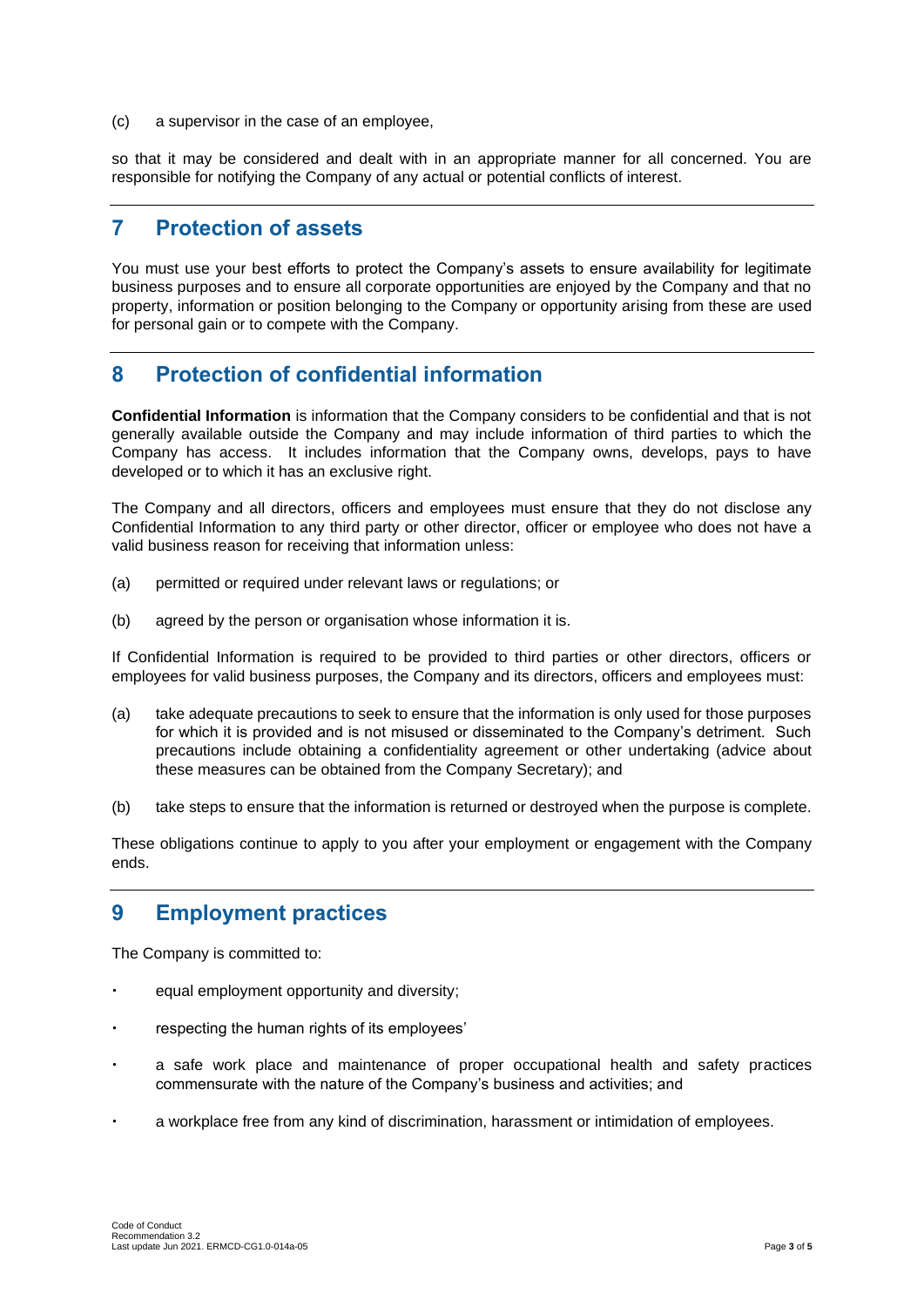# **10 Responsibility to the community**

The Company will recognise, consider and respect environmental issues and other community concerns which arise in relation to the Company's activities and comply with all applicable legal and regulatory requirements.

You are expected to abide by all applicable legal and regulatory requirements, and are expected to respect and care for the environment in which the Company operates.

## **11 Privacy**

The Company respects your privacy and the privacy of others.

You should familiarise yourself with, and comply with:

- the privacy laws of Australia and, where applicable, the jurisdiction of your business unit; and
- any privacy policies the Company has in place which detail the appropriate use of personal information.

If you have any questions about privacy, please contact the Company Secretary.

### **12 Fair trading and dealing**

The Company will deal with others in a way that is fair and will not engage in deceptive practices.

When dealing with others, you must perform your duties in a professional manner, act with integrity and objectivity; and strive at all times to enhance the Company's reputation and performance.

#### **13 Gifts and hospitality**

From time to time you may receive gifts or hospitality in connection with or arising from your connection with the Company (**Gift**). You must not give, seek or accept any Gift which goes beyond common courtesies associated with general commercial practice.

You must wherever possible declare any Gift prior to receipt. If it is impractical or impossible to do so, you must disclose the Gift to the Company Secretary as soon as practicable after its receipt.

You must refuse or return (as the case may be) the Gift if directed to do so by the Chair.

#### **14 Financial and other inducements**

Most countries, including Australia, have specific legislation prohibiting any person or company from offering a bribe to a government official or for an official to receive a bribe.

It is a criminal offence to bribe a foreign public official under the *Criminal Code Act 1995* (Cth) (**Criminal Code**). Australian companies or individuals that bribe a foreign public official can be prosecuted under Australian law and the laws of foreign countries. There are potentially serious consequences for breaching the *Criminal Code*, including fines and imprisonment. The high penalties for foreign bribery reflect the seriousness of bribery and its consequences. In addition to criminal penalties, any benefits obtained by foreign bribery can be forfeited to the Australian Government under the *Proceeds of Crime Act 2002* (Cth).